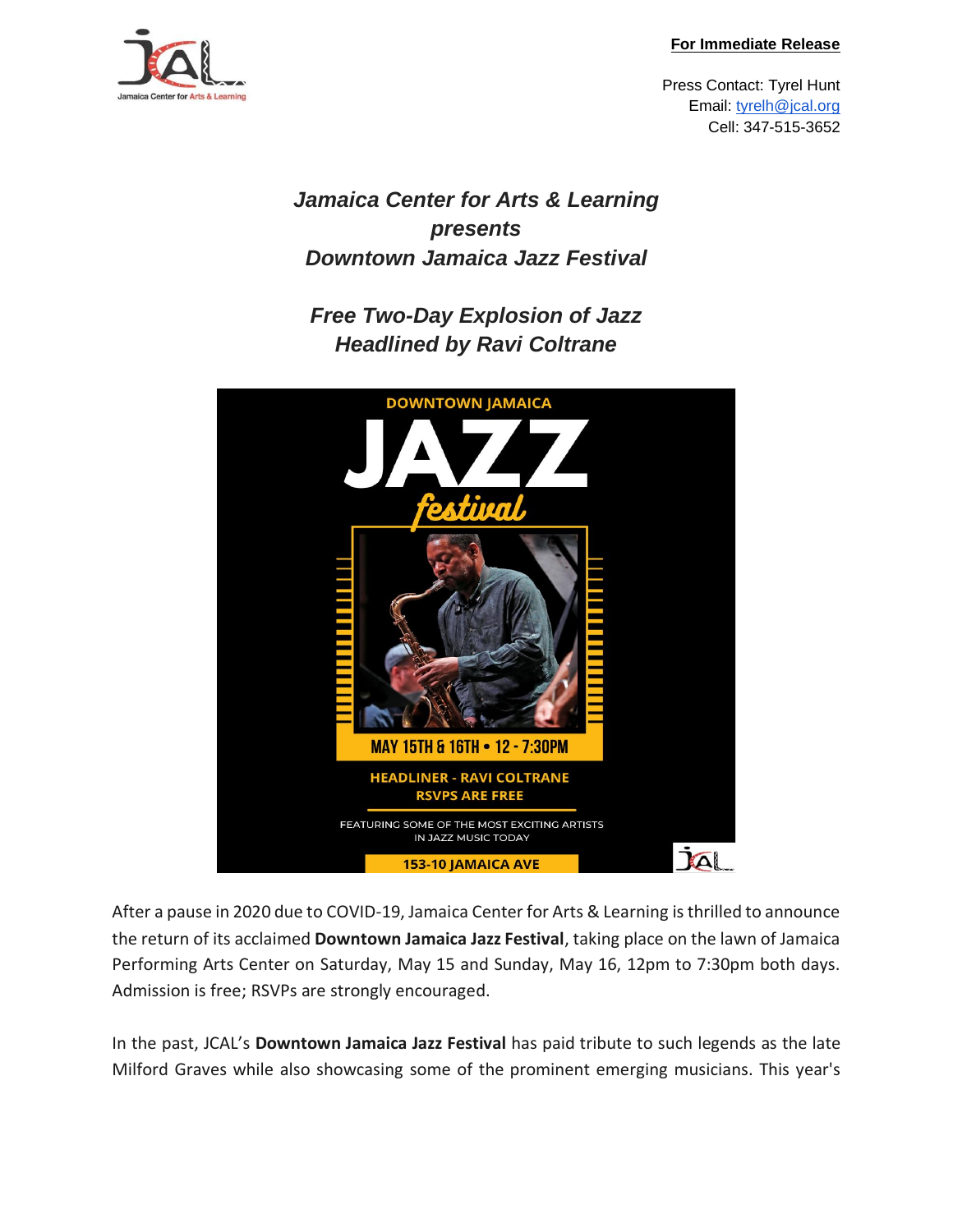

Press Contact: Tyrel Hunt Email: [tyrelh@jcal.org](mailto:tyrelh@jcal.org) Cell: 347-515-3652

lineup—curated by Rio Sakairi, Artistic Director of The Jazz Gallery—is especially strong, starting with Grammy-nominated saxophonist Ravi Coltrane as headliner.

The son of legendary jazz artists John Coltrane and Alice Coltrane, Ravi is a highly regarded bandleader and composer. In the course of his long career, Ravi has worked as a sideman to many, recorded noteworthy albums for himself and others, and founded a prominent independent record label, RKM.

The two-day festival features eight musicians, including the likes of Joel Ross, who released his Blue Note debut album *KingMaker* to eruptive critical acclaim, and Melissa Aldana, who was an audience favorite during JCAL's 2nd Thursday Night Jazz season, which has been live-streamed every month since last October from JCAL's black-box theater.

During the **Downtown Jamaica Jazz Festival**, all COVID-19 protocols will be observed, with only 100 people at a time permitted inside the grounds of JPAC, with social distancing.

JCAL's **Downtown Jamaica Jazz Festival** is made possible by the Queens Delegation of the New York City Council, Queens Borough President Donovan Richards, the New York City Department of Cultural Affairs, Flushing Bank, Con Edison, and individual supporters of the Jamaica Center for Arts & Learning.

"It's true! Our **Downtown Jamaica Jazz Festival** is coming back to life—live on the JPAC lawn," said Interim Executive Director Leonard Jacobs. "This wouldn't be possible without many people coming together, starting with the generous support of our colleagues in city government. And look that lineup! Kudos to Rio Sakhari of the Jazz Gallery and to Courtney Ffrench, our Interim Artistic Director, for creating this incredible roster of top-tier talent!"

"This is a collaborative experience—a true celebration of life, of music, in every sense," added Interim Artistic Director Courtney Ffrench. "In addition to this lineup, we are seriously blessed to have a staff and production and backstage team that is second to none, and an audience that we think is really ready to come out of their homes and safely enjoy amazing jazz here on the JPAC lawn. Everyone is welcome, and we're looking forward to seeing you!"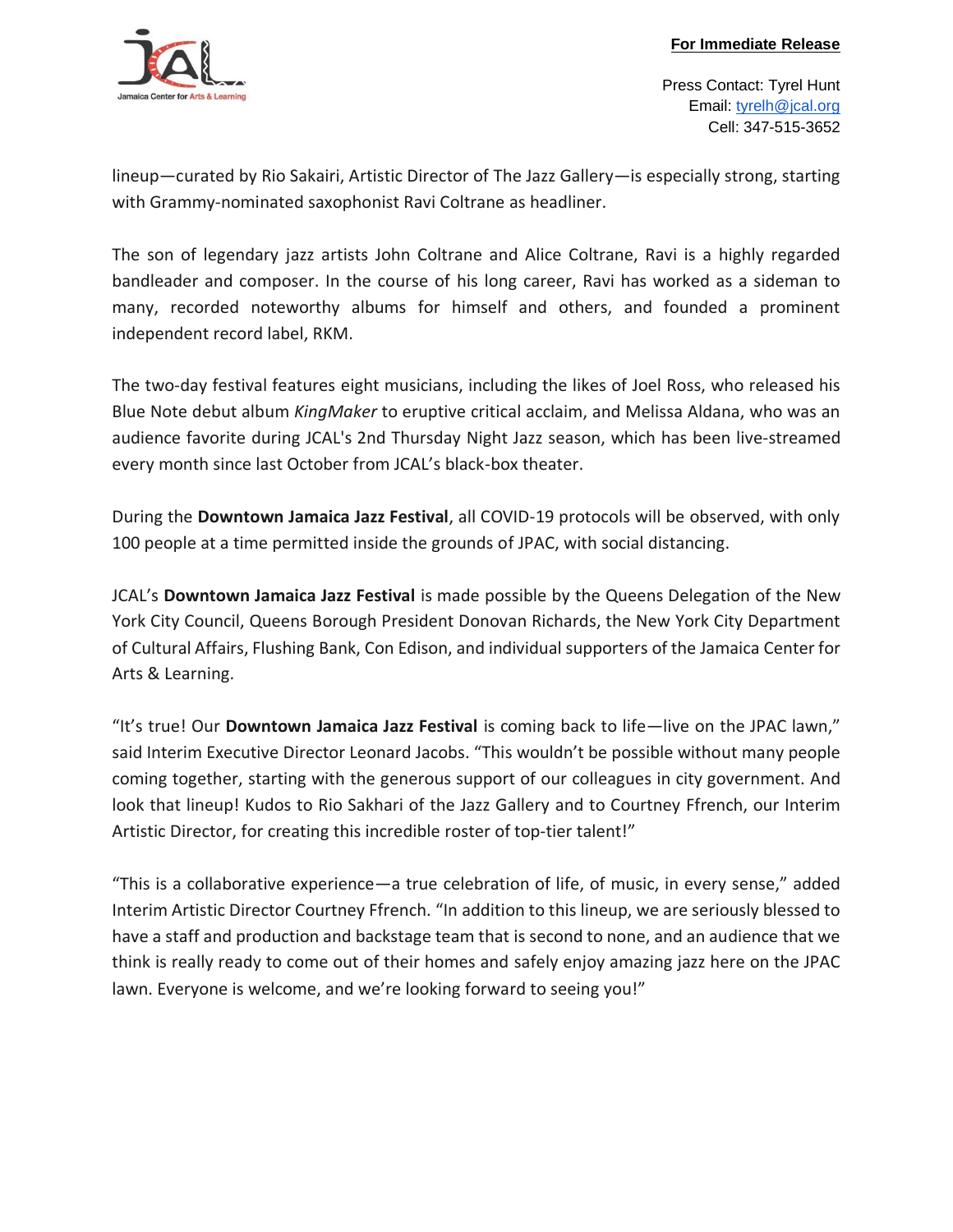#### **For Immediate Release**



Press Contact: Tyrel Hunt Email: [tyrelh@jcal.org](mailto:tyrelh@jcal.org) Cell: 347-515-3652

### **Downtown Jamaica Jazz Festival Lineup**

**Saturday, May 15**

- **12pm: - Samara Joy**
- **2pm - Godwin Louis**
- **4pm - Becca Stevens**
- **6pm - Miguel Zenón**

## **Sunday, May 16**

- **12pm - Joel Ross**
- **2pm - Melissa Aldana**
- **4pm - Sachal Vasandani**
- **6pm - Ravi Coltrane**

## **About the Artists**

**Samara Joy**: With a voice as smooth as velvet, Samara Joy's star seems to rise with each performance. Following her winning the 2019 Sarah Vaughan International Jazz Vocal Competition, she is currently recording her debut recording, backed by the Pasquale Grasso Trio.

**Godwin Louis**: Born in Harlem, New York, Godwin Louis began playing saxophone at age nine. He has performed as a bandleader, sideman, guest soloist and has conducted clinics and master classes worldwide.

**Becca Stevens**: The Grammy-nominated Brooklyn-based and North Carolina bred Becca Stevens has established an outstanding career blending effortless vocal talent with exquisite compositions that draw inspiration from pop, jazz, indie-rock, and traditional Appalachian folk music.

**Miguel Zenón**: Widely considered one of the most groundbreaking and influential saxophonists of his generation, Miguel Zenón has also developed a unique voice as a composer and conceptualist, concentrating his efforts on perfecting a fine mix between Latin American folkloric music and jazz.

**Joel Ross**: For the past several years, Joel Ross has been refining an expression that's true to his sound and his generation. In 2017, he became one of the youngest artists to receive a coveted Residency Commission from The Jazz Gallery.

**Melissa Aldana**: Inspired by the life and works of Frida Kahlo, Melissa Aldana creates a parallel between her experiences as a female saxophone player in a male-dominated community and Kahlo's experiences as a female visual artist working to assert herself in a landscape dominated by men.